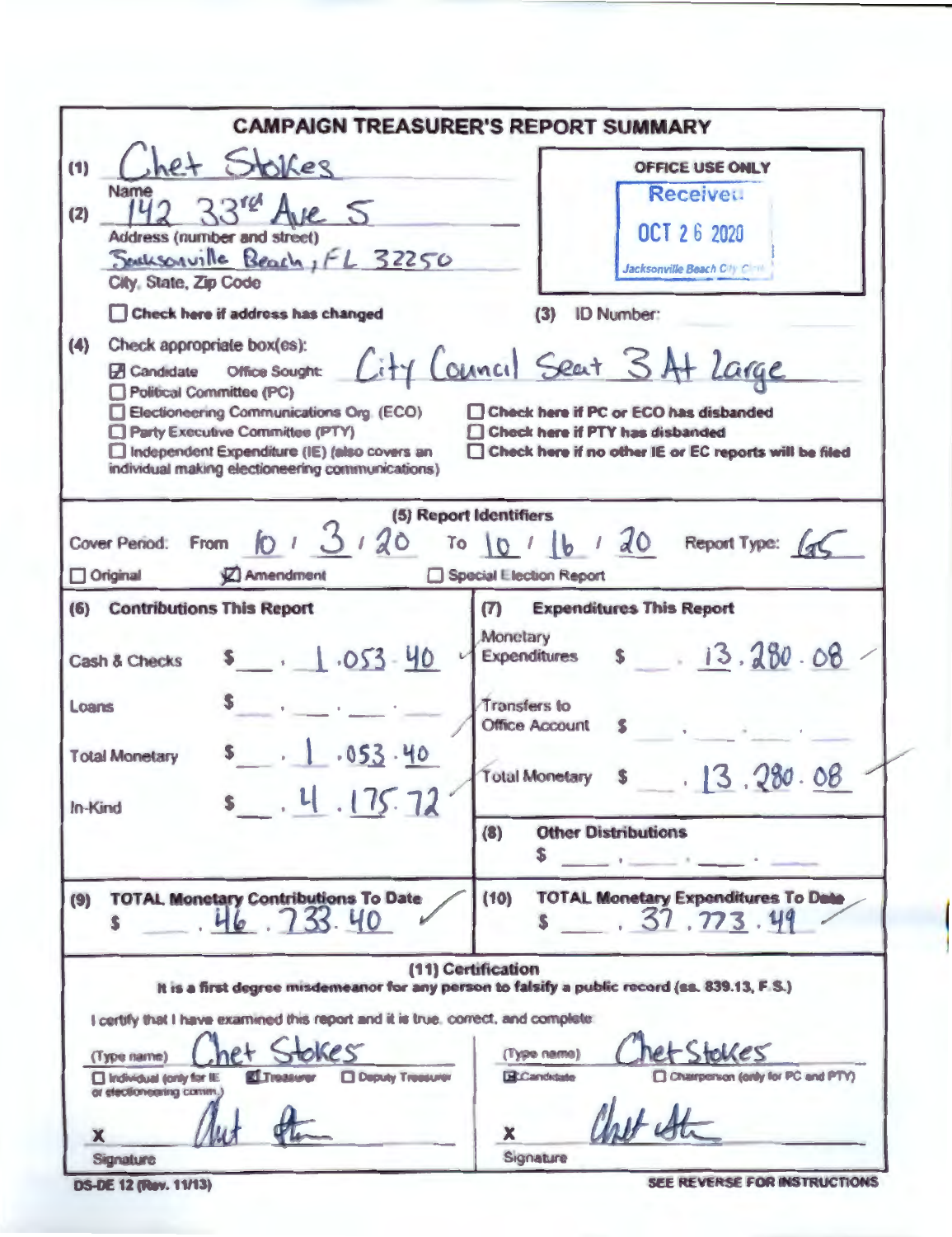|                              | (1) Name Chet Stelles                                                                          |      |                           |                      | (2) I.D. Number                              |                                |           |
|------------------------------|------------------------------------------------------------------------------------------------|------|---------------------------|----------------------|----------------------------------------------|--------------------------------|-----------|
|                              | (3) Cover Period $10 \tcdot 3 \tcdot 30$ through $10 \tcdot 16 \tcdot 20$ (4) Page             |      |                           |                      |                                              | $\frac{1}{2}$ of $\frac{1}{2}$ |           |
| (5)<br>Date<br>(6)           | $\left( 7\right)$<br><b>Full Name</b><br>(Last, Suffix, First, Middle)                         |      | (8)                       | (9)                  | (10)                                         | (11)                           | (12)      |
| Seguence<br><b>Number</b>    | <b>Street Address &amp;</b><br>City, State, Zip Code                                           | Type | Contributor<br>Occupation | Contribution<br>Type | In-kind<br>Description                       | Armendment                     | Amount    |
| 16, 14, 20<br>$45 - 1$       | Realtors political<br>advancy committee<br>7025 Augusta National<br>Drive<br>Octando, FL 32822 | F    | Realty                    | CHE                  |                                              |                                | \$1000.00 |
| $G5 - 2$                     | Ty Gordon<br>10, 8, 20 2040 Workenby Ichol<br>Lane<br>Jax Beach, FL<br>32250                   | I    |                           | CHE                  |                                              |                                | 56.00     |
| 10, 9<br>$45 - 3$            | , 20 Matthew Peterson<br>725 34 St N<br>Sax Beh, FL 32250                                      | ≤    |                           | CHE                  |                                              |                                | 33.40     |
|                              | 10, 13, 20 Chef Stakes<br>142 300 Ave 5<br>2352 32252                                          | S    | lan<br>MLC                | INK                  | Mailers                                      |                                | 54175.72  |
|                              |                                                                                                |      |                           |                      |                                              |                                |           |
|                              |                                                                                                |      |                           |                      |                                              |                                |           |
|                              |                                                                                                |      |                           |                      |                                              |                                |           |
| <b>DS-DE 13 (Rev. 11/13)</b> |                                                                                                |      |                           |                      | SEE REVERSE FOR INSTRUCTIONS AND CODE VALUES |                                |           |